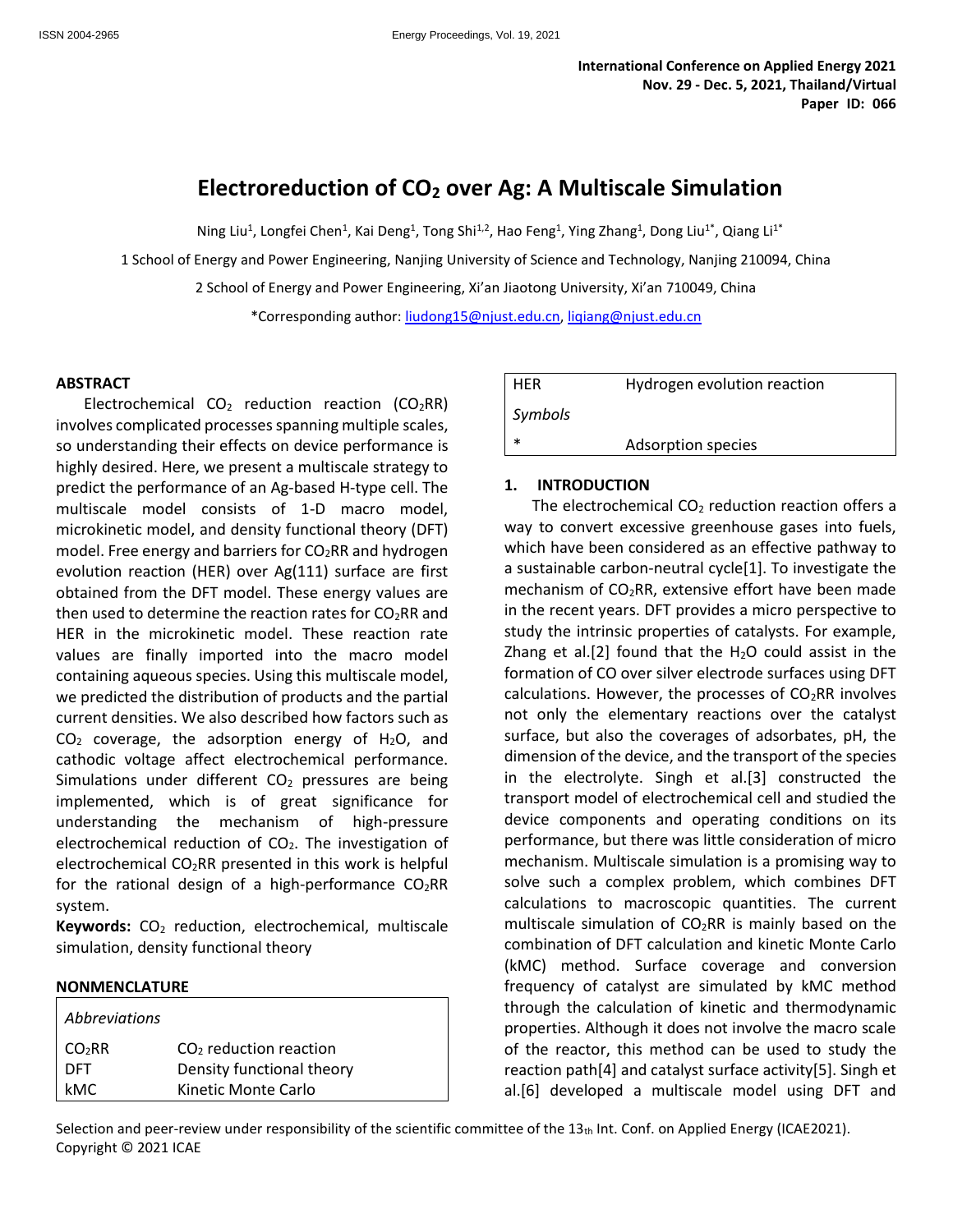transport model, but the effect of pressure on adsorption energy was not considered. Here we developed a multiscale model based on the theory proposed by Singh et al and induced the partial pressure. We identified the mechanism over Ag and predicted the current densities of products. We discussed how the kinetic parameters such as adsorption energy of  $CO<sub>2</sub>$  and H<sub>2</sub>O affect the selectivity. The simulated performance is in good agreement with the experimental data.

## **2. METHOD**

Fig. 1 shows an overview of our model in three scales and their connection. The Gibbs free energy of reactions and barriers for  $CO<sub>2</sub>$  reduction and hydrogen evolution are determined by fixed-potential DFT calculations[7-9] so that the rate constants and equilibrium constants of elementary steps are determined. The microkinetic model is built to calculate the reaction rate of  $CO<sub>2</sub>RR$  and HER by the data from the last scale. Using production rates of  $H_2$  and CO as boundary conditions, a macro model of the device describes the distribution of potential and the transport of species.



Fig. 1. Schematic illustration of multiscale model.

## *2.1 DFT model*

All density functional theory (DFT) calculations were performed with Vienna ab initio simulation program (VASP)[10], using revised Perdew-Burke-Ernzerhof (RPBE) functional[11]. A 3×3 supercell with 4 layers was constructed, and the bottom two layers were fixed to simulate the bulk of the catalyst. Five explicit water molecules were added to describe the interaction between solvent molecules and adsorbates, respectively. A vacuum space of 30 Å was adopted for all calculations in this work. The Debye length of 3 Å was used, which is corresponding to an electrolyte concentration of 1 M[12].

## *2.2 Microkinetic model*

The electrochemical reduction of  $CO<sub>2</sub>$  involves three steps. In the first step, linear  $CO<sub>2</sub>$  molecular is activated by sharing electron density with catalyst surface[13], and forming bent  $^*CO_2^{\delta}$ . In the second step, the absorbed  $*CO_2$ <sup>6-</sup> combines with an H atom provided by explicit water and then forms absorbed COOH (\*\*COOH) intermediate and hydroxyl ion. Finally, \*\*COOH is dehydroxylated by another explicit water, producing \*CO and hydroxyl ion. In the recent work of Tang et al[14], Volmer-Heyrovsky mechanism is proved to predominate over Ag (111). Consequently, we used Volmer-Heyrovsky mechanism to model HER over the catalyst.

# *2.3 Macro model*

The continuum transport model of HiPD consists of four parts: cathode surface, anode surface, electrolyte, and anion exchange membrane. The thickness of AEM is taken as 50 μm. We assumed that there are no mass transfer resistances in the bulk electrolyte, and the diffusional resistance only exists in the boundary layers next to each solid-liquid interface. The anion exchange membrane has a fixed background charge concentration of +3.04 M, which is equivalent to 2.02 meq/g of ion exchange capacity and 75.2  $g/m^2$  of the density of Fumapem FAA-3-50.

## **3. RESULTS AND DISCUSSION**

## *3.1 Model validation*

In order to verify the reliability of the multiscale model, the following experiment was designed. We performed  $CO<sub>2</sub>RR$  experiments in a customized H-type device. Both the cathodic and anodic chambers are filled with 1 M KHCO<sub>3</sub> and CO<sub>2</sub>. The materials of anode and cathode are IrO<sub>2</sub> and Ag respectively, and the distance between electrode and membrane is 0.5 cm. An anion exchange membrane (Fumapem FAA-3-50) is located in the center of the two electrodes and has a thickness of 40~50 microns. The anodic and cathodic chambers are both kept in equilibrium with 1 atm  $CO<sub>2</sub>$ . Ag/AgCl was used as the reference electrode to measure cathode potential. The current densities under different pressure were measured at potentials ranged from -0.4 to -1.1 V vs. reversible hydrogen electrode (RHE) with an interval of 0.1 V. Carbonaceous products and hydrogen were detected by gas-chromatography. Fig. 2 shows the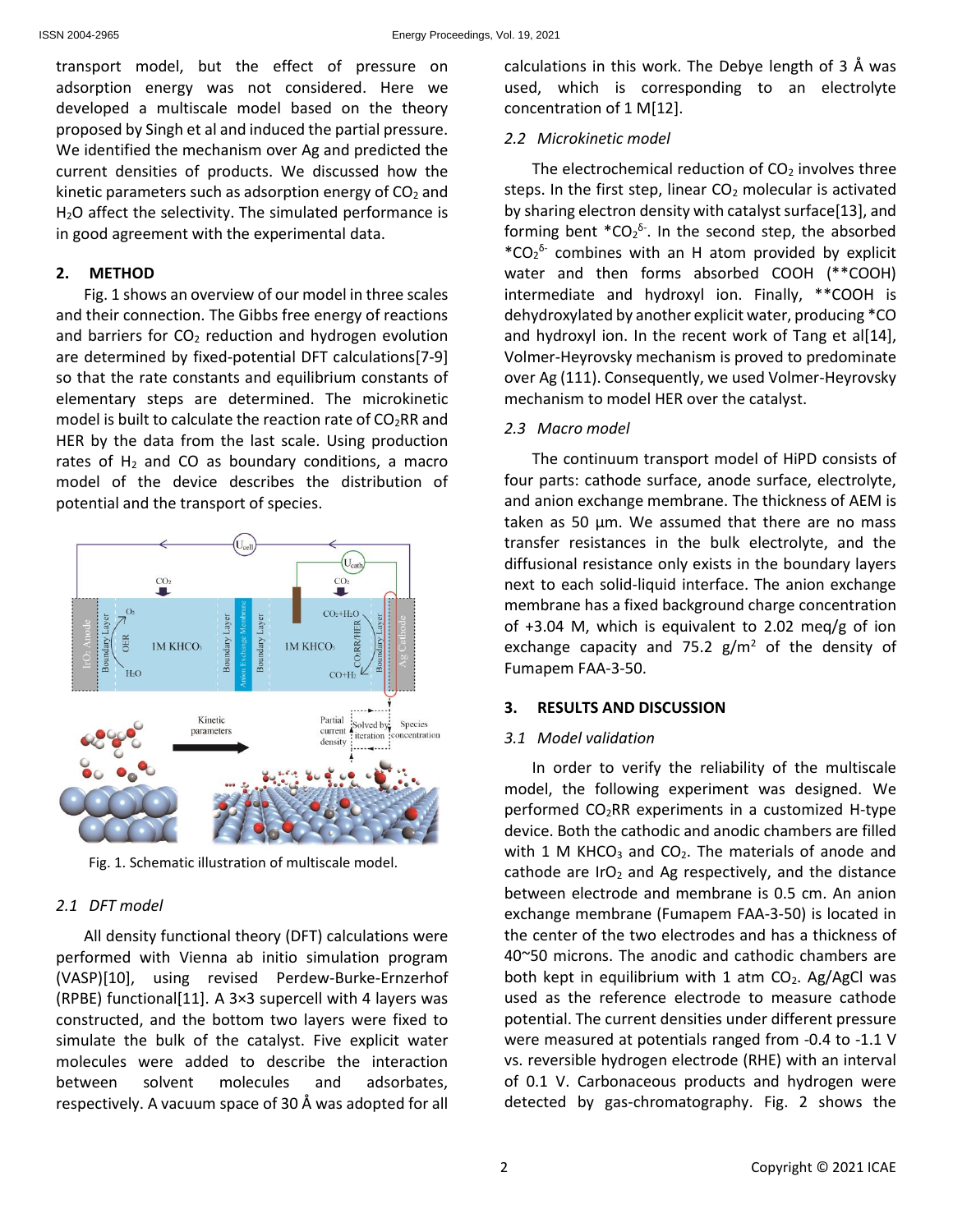performance of the electrochemical cell in experiment. The selectivity of  $H_2$  is higher than 20%, indicating that HER is typically competitive. Futhermore, Fig. 4 shows that the current density predicted by theoretical calculation is in good agreement with the experimental



Fig. 2. Diagram of selectivity and cell potential at potentials varying from -0.4 to -1.1 V vs. RHE. (pH=7.93)

data.

# *3.2 Mechanism for CO2RR over Ag(111)*

The reduction of  $CO<sub>2</sub>$  starts from physisorbed linear \*CO<sub>2</sub> reduced to chemisorbed \*CO<sub>2</sub><sup> $\delta$ -</sup>, which has a bond angle of 128.6° and bond lengths of 1.27Å (the oxygen closer to the surface) and 1.26 Å. According to the Bader charge analysis, the charge of  $^*CO_2^{\delta}$  relative to  $^*CO_2$  is approximately -0.8e, indicating that partial electron transfer reaction occurs. The process from  $^*$ CO $_2$  to  $^*$ CO $_2^{\delta^-}$ is thermodynamically spontaneous and has an energy barrier lower than 0.2 eV at a high cathodic potential. Moreover, the energy barrier of reduction of  $^*CO_2^{\delta}$  is reduced by 0.3 eV compared to the direct reduction of \*CO<sub>2</sub> according to our calculation. Therefore,  $*CO_2$ <sup>6-</sup> rather than  $*CO<sub>2</sub>$  is the reactant that is reduced to obtain \*\*COOH over Ag(111) surface. The hydrogenation of  $*CO_2$ <sup>6-</sup> is the second step of CO<sub>2</sub>RR, which contains the transfer of  $(1-δ)$ ·e and completes the first protoncoupled electron transfer reaction. This reaction has the highest energy barrier of ~0.76 eV at most electrode potential and increases slightly with the decrease of potential, hence it is the rate-determining step (RDS) for the formation of CO. The transfer coefficient (the calculated slope of free energy vs. cathodic potential) is -0.007. A small transfer coefficient leads to a high energy barrier despite the potential changes. Therefore, the

formation rate of \*\*COOH largely depends on the concentration of  $^*CO_2^{\delta^-}$  (e.g. the coverage of  $^*CO_2^{\delta^-}$ ) rather than potential according to the law of mass action. This makes the low coverage of  $*CO<sub>2</sub>$  resulted from limited  $CO<sub>2</sub>$  mass transport greatly affect the reaction rate of RDS, thus causing the CO current density to flatten at low potential.



Fig. 3. Free energy diagram of  $CO<sub>2</sub>RR$  to produce CO over Ag(111) at -0.8, -0.9, and -1.0 vs RHE. (pH=7.93)

## *3.3 Prediction of partial current density*

The dependence of the partial current densities for gas products as a function of cathodic potentials is shown in Fig. 4. The  $H_2$  current density is suppressed when the cathodic potential is higher than -0.8 V vs. RHE because the energy barrier for RDS of HER is at least 0.28 eV higher than that for the reduction of  $CO_2^{\delta}$ . The simulation results show that the CO partial current density is higher than the experimental values and the  $H_2$ partial current density is lower than the experimental values when the cathodic potential is relative low. That is because  $CO<sub>2</sub>RR$  on the silver surface is very sensitive to the adsorption energy of gas molecules. The DFT model overestimates the adsorption energy of  $CO<sub>2</sub>$  at low cathodic potential, resulting in a higher  $CO<sub>2</sub>$  coverage. Furthermore, this phenomenon also indicates that the the selectivity of CO at low potential is limited not only by the poor transport condition for  $CO<sub>2</sub>$  at ambient pressure, but also by the increase of adsorption energy of H<sub>2</sub>O with the increase of potential. According to DFT calculations, the transfer coefficient of  $CO<sub>2</sub>$  adsorption energy is 0.06 while the value of  $H<sub>2</sub>O$  is 0.14. This means that the growth rate of  $H<sub>2</sub>O$  adsorption energy is higher than that of  $CO<sub>2</sub>$ , which aggravates the evolution of hydrogen at low potential and makes the predicted